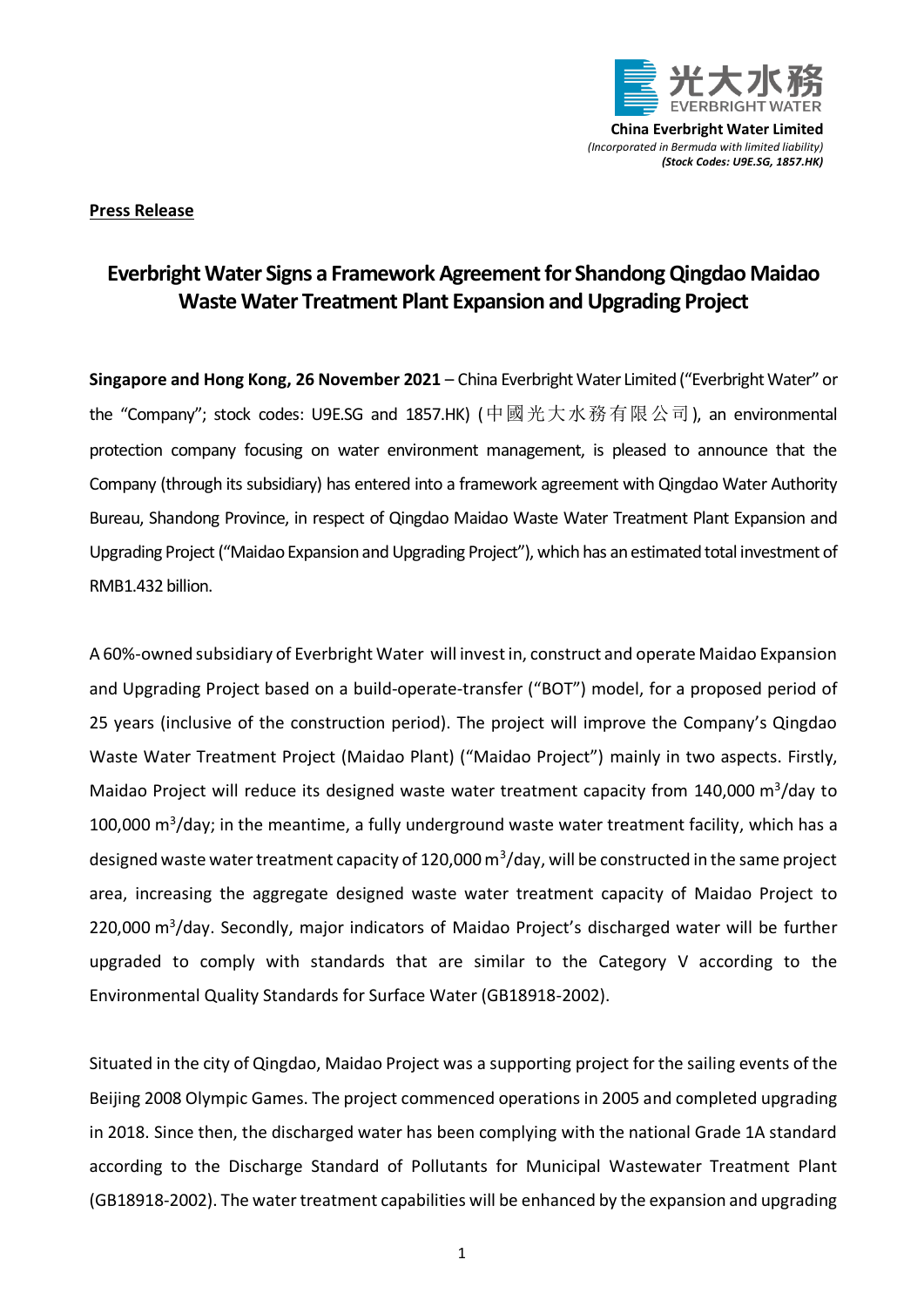

**China Everbright Water Limited** *(Incorporated in Bermuda with limited liability) (Stock Codes: U9E.SG, 1857.HK)*

works, and the vacant land in the project area resulted from moving certain facilities underground will be transformed into a public park, which will integrated with the neighboring seaside park.

**Mr. Hu Yanguo, Executive Director and the Chairman of Board of Everbright Water**, said: "Everbright Water started its business in Qingdao. Since securing Maidao Project in 2003, the Company has continued helping improve quality of the local water environment through it. The Company deepens the cooperation with Qingdao Water Authority Bureau once again, demonstrating the recognition and trust of the local government authorities and residents on Everbright Water in its business strength and service capability. Moving forward, we will make every effort to better engage the local community and develop Maidao Expansion and Upgrading Project into an iconic water project that integrates high-quality water treatment facilities and a neighborhood-friendly park."

*- End -*